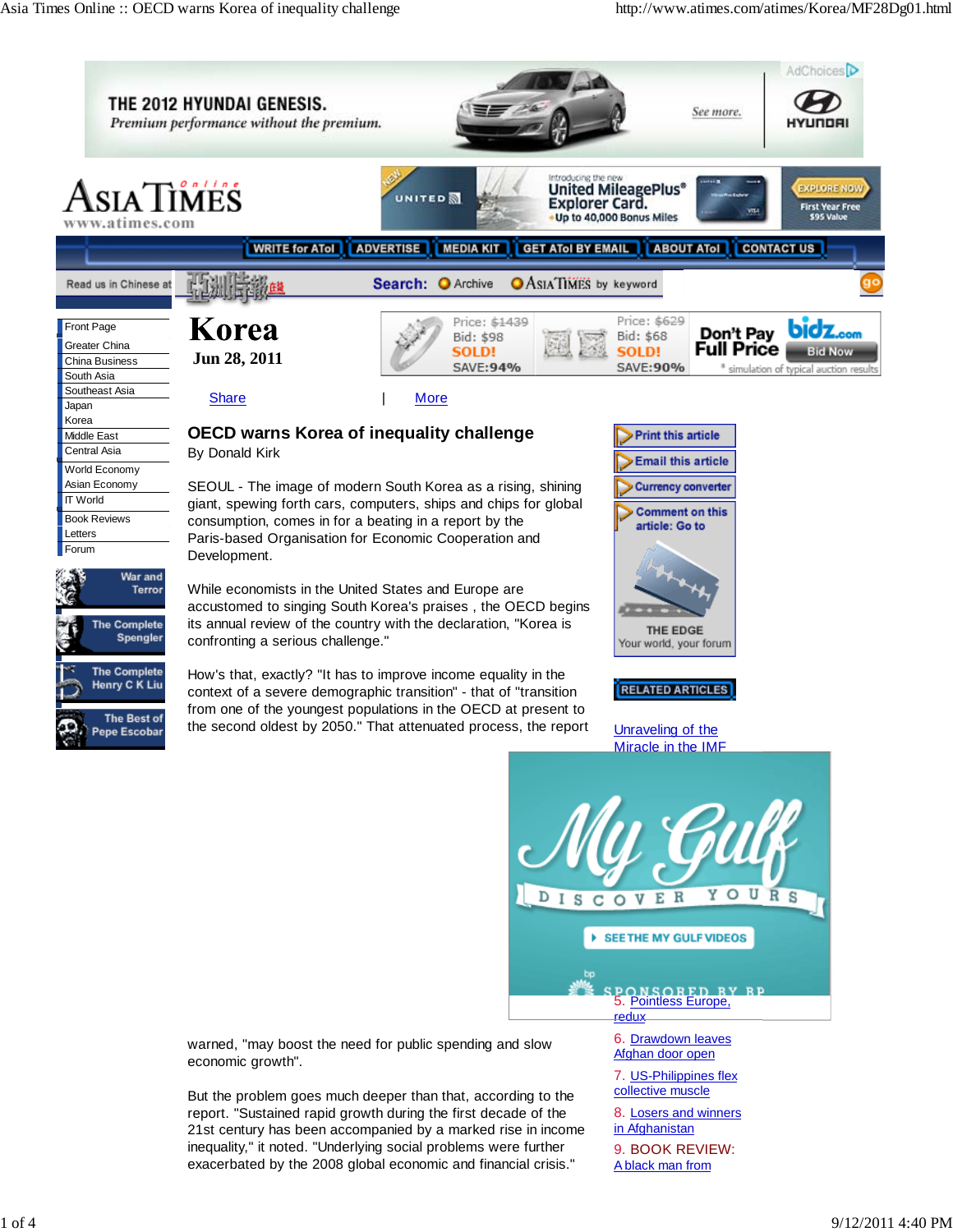Even "as Korea integrates into the global economy, said the OECD study, "it faces many of the same forces that have led to rising inequality in other OECD countries. "In the Korean case, however, the problem is actually worse than in most member states.

"First, its level of social spending is among the lowest in the OECD area," said the report. "Second, the impact of its tax and transfer systems on income distribution and poverty is among the weakest. Third, Korea's dualistic labour market is highly segmented between regular and non-regular workers, leading to wide inequality in wage income."

The OECD report comes up with starkly realistic recommendations that Korean politicians and bureaucrats do not appear in any hurry to accept: "As the pace of population ageing is accelerating, it is important to act quickly in a wide range of areas." These include:

• Policies to sustain Korea's growth potential in the face of falling labor inputs;

Measures that improve both growth and equality;

Carefully targeted increases in social spending to reduce inequality and poverty;

Financing higher social spending, with priority given to a reform of tax and social security that minimizes the negative impact on output growth.

Chances of Korea's digesting such a menu appear remote given the emphasis of the conservative government on welfare - not social welfare but that of the *chaebol*, the conglomerates that dominate business and industry. Korean bureaucrats prefer to dwell on the country's recovery from the economic crisis that swept the world in 2008 - a "downturn" from which the world's economic leader, the United States, is far from recovering.

"Korea has recovered from the global financial turmoil triggered by the sub-prime mortgage crisis faster than other OECD countries thanks to its rapid and decisive policy responses," said Kim Dong-soo, chairman of South Korea's Fair Trade Commission, the day after the OECD issued its report. "The Korean economy posted positive growth (2.9%) in 2009 when major advanced economies were contracting."

Then, in 2010, Kim Dong-soo told a meeting of the American Chamber of Commerce here that the Korean economy "grew by as much as 6.2%, the highest growth over the last eight years."

No less an economic analyst, adviser and policy-maker than the International Monetary Fund "commended Korea for its exemplary performance in recovery from the crises," Kim observed.

Moody's accorded Korea the ultimate badge of honor by raising Korea's national credit rating from A2 to A1 in April 2010, he said, while the World Bank forecast in May that six countries, Korea, Indonesia, and the BRICs, that is, Brazil, Russia, India and China, "would account for more than half of the world's economic growth for the next 20 years."

After all that success, then, what could be going wrong? Kim prefers to lay the blame on popular opinion rather than government policies.

"The problem is that the general sentiment on the economy is not



## **Oil and Gas Investments**

Electric (Jun 24-26, 2011)

Glenn Beck

AdChoices<sup>[2]</sup>

20 Years of

Learn More.

**Card**

Roundtrip Reward!

Large Ownership. Small Investment Direct Partnership. Now Funding oilandgasinvestment.co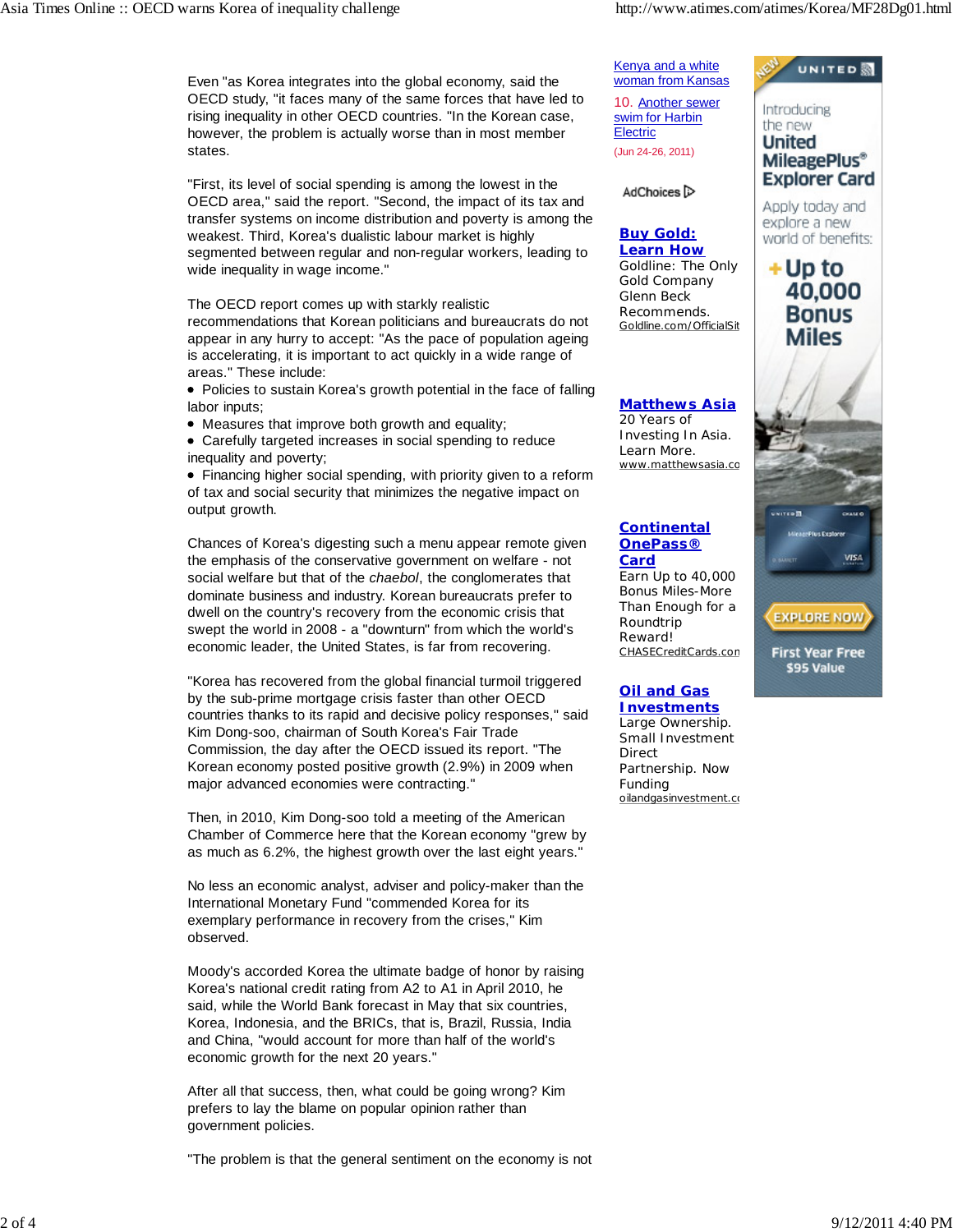improving in Korea," he said. "despite strong signs of recovery from these macroeconomic indicators." Besides "inflationary pressure in the Korean economy," he acknowledged that "large companies' undue influence over small and medium-sized enterprises (SMEs), collusion practices, institutional and structural factors" and "the creation of monopoly and long-sustained monopolistic market structures" were all "aggravating the current conditions".

Kim addressed the issue of reforms, however, in vague terms that suggested few real possibilities for reversing a trend in which the power of the *chaebol* has been smothering competition from upstart rivals. The Fair Trade Commission "is implementing competition policies", he said, that would:

Create an open market where entry or exit of the market occurs freely;

Uncover and correct illegal practices of companies that harm the principles of market economy;

Ensure shared growth between large companies and SMEs by

inducing them to change their corporate culture voluntarily; Create an environment where consumers serve as a competitive pressure.

Kim Dong-soo spoke of "the ultimate goal" in verbiage that resembled that of a pastor inveighing against sin. The key, he said, was "to spread competitive principles across the economy, building more transparent and sound economic systems, thereby keeping the national economy stable."

He predicated those fine words, however, on President Lee Myung-bak's "three values" for a "fair society", that is, "autonomy, fairness and responsibility". Considering Lee's background as top executive of Hyundai Engineering and Construction and his support of expanding the *chaebol* while paying lip service to the SMEs, one had difficulty viewing such "values" as anything other than window-dressing.

Kim himself recognized the problem from his years as president of the Korea ExIm Bank. "Unfortunately these experiences have brought me to the conclusion that mutual partnership between large and small companies has yet to take root in Korea," he said.

Kim, however, was not in favor of rule and regulations that might bring about change. "Companies need to improve their culture and attitude through their voluntary effort," he made clear, "rather than being forced by laws or regulations."

That's a view that contradicts the recommendations of the OECD, which Korea joined 15 years ago in a great show of national pride over acceptance into one of the global economy's most elite clubs.

The OECD placed top priority on increasing the efficiency of labor in a system in which hours are long but productivity in the service sector is half that of the manufacturing sector and 40% of the service sector in the United States.

"Faster labour productivity in services requires strengthening competition through regulatory reform" said the OECD report.

The report called for "greater openness to the world economy as one way to boost productivity in an inward-looking society in which foreign direct investment as a percentage of the gross domestic product is the second lowest in the OECD area.